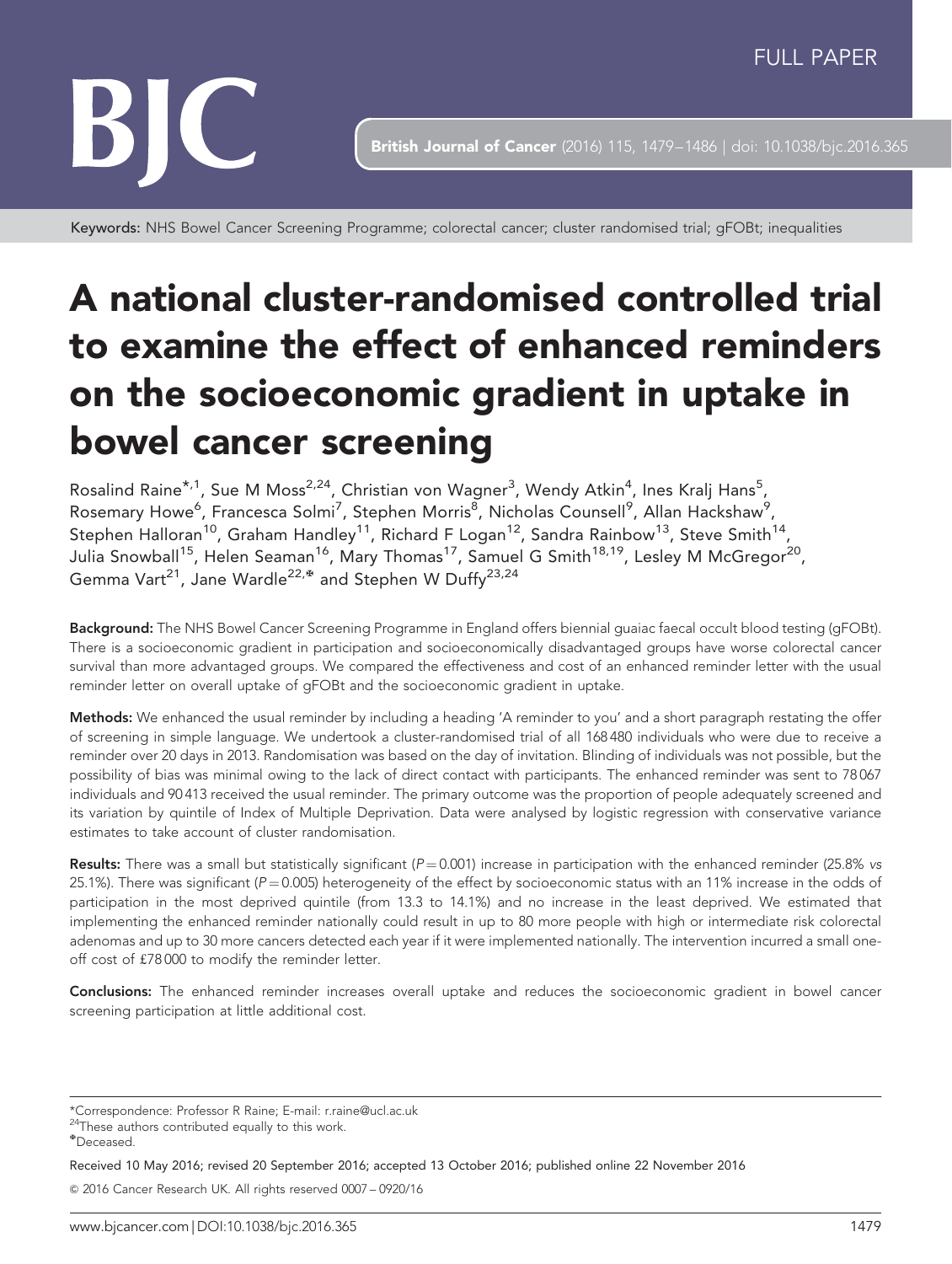Colorectal cancer is a major public health problem internationally and in the United Kingdom, where it is the third most common cancer and the second leading cause of cancer death. [\(Ferlay](#page-6-0) et al, [2012](#page-6-0); [Cancer Research UK, 2014\)](#page-6-0) Randomised trials have shown that screening using guaiac faecal occult blood testing (gFOBt) significantly reduces mortality from colorectal cancer. [\(Hewitson](#page-6-0) et al[, 2008](#page-6-0)) In 2006 the English NHS Bowel Cancer Screening Programme (BCSP) introduced two-yearly gFOBT screening and now offers it to all individuals aged 60–74 years.

For population cancer screening to achieve its intended public health impact, high levels of participation are necessary. National variations in screening uptake, examined between 2006 and 2009 found that uptake overall was 54% and that this varied from 61% in the least deprived to 35% in the most deprived areas of the country. ([von Wagner](#page-6-0) et al, 2011) The stepwise relationship between socioeconomic group and health whereby more socioeconomically advantaged individuals have better health and better access to health care is well known. ([Graham, 2004](#page-6-0)) The costs of inequalities are therefore borne not only by those at the bottom of the socioeconomic hierarchy but at every level. Interventions that target the most disadvantaged subgroups only, or which aim to narrow the gap between the most and least disadvantaged, underestimate the pervasive effect across the socioeconomic hierarchy and exclude those in need in the intermediate socioeconomic groups.

Participants with a positive gFOBt result are invited for further investigation (usually colonoscopy). Fortunately, the low uptake and striking socioeconomic gradients are not seen in attendance at colonoscopy. Overall colonoscopy uptake is 83% with little variation between socially advantaged and disadvantaged areas (86–80%). [\(Morris](#page-6-0) et al, 2012) The high follow-up and low socioeconomic gradient in uptake of colonoscopy indicates that addressing the gFOBt uptake gradient should improve subsequent uptake of effective treatment and therefore contribute to reducing inequalities in survival. [\(Coleman](#page-6-0) et al, 2004).

In order to address the UK Government's commitment to reduce health inequalities, ([Health, 2012\)](#page-6-0) we undertook the ASCEND-randomised controlled trials research programme. In ASCEND we designed four interventions aimed at reducing the socioeconomic gradient in bowel screening participation without compromising uptake overall. The interventions were: a simplified version of the information leaflet aimed at individuals with low literacy or numeracy skills; a narrative information leaflet including experiences of people who had participated in the BCSP; general practitioner endorsement (GPE) of the invitation to participate (80% of GP practices nationally agreed to endorse the programme using the statement 'your GP practice, name of practice supports the Bowel Cancer Screening Programme' on invitation letters); and an enhanced reminder letter (ER), replacing the usual reminder sent to those who had not returned a kit within 4 weeks.

The summary results of the four national cluster-randomised controlled trials (RCTs) of these interventions are provided elsewhere. ([Wardle](#page-7-0) et al, 2016) In this paper, we report details of the impact of the national cluster-RCT of the enhanced reminder on the socioeconomic gradient in BCSP uptake and its cost.

#### MATERIALS AND METHODS

Intervention. The value of sending reminders to improve screening uptake is well established [\(Camilloni](#page-6-0) et al, 2013) and all individuals who are sent a bowel cancer screening kit as part of the BCSP are sent a reminder letter if the kit is not returned within 4 weeks. Research on breast screening attendance suggests that reminders maybe helpful in increasing uptake in low-income

women, ([Chambers](#page-6-0) et al, 2014) particularly if the content of the reminder addresses barriers to screening participation, which are known to be socially graded. Evidence has demonstrated that low awareness of bowel cancer is significantly more prevalent among more deprived groups and that individuals from lower socioeconomic groups tend to perceive the barriers to screening to be higher and the benefits of screening to be lower than high socioeconomic groups. (Power et al[, 2011;](#page-6-0) [Whitaker](#page-7-0) et al, 2011) One particular barrier to screening that has been extensively studied and found to be an important predictor of colorectal cancer screening uptake is perceived risk ([Vernon, 1997; Vernon](#page-6-0) et al, [2001](#page-6-0); Robb et al[, 2004\)](#page-6-0). We therefore developed an enhanced reminder letter, which aimed to target low awareness of bowel cancer and, in addition, specifically addressed inaccurate risk perceptions. Increasing age is a risk factor and pertinent characteristic of all screening invitees, regardless of their socioeconomic group and one that could be simply and directly stated. We designed the enhanced reminder letter in collaboration with the Health & Social Care Information Centre (HSCIC) to ensure that the enhancement we developed would fit into the usual letter without disrupting the format and thus without incurring any additional costs to BCSP. We also obtained feedback from focus group participants who had been convened to explore reasons for non-uptake of bowel cancer screening. [\(Palmer](#page-6-0) et al, 2014) The final version of the enhanced reminder included two additions to the usual letter: a banner reading 'A reminder to you' at the start of the letter and a brief restatement of the screening offer at the end of the letter.

The control intervention was the usual reminder letter. The text of both reminder letters is given in the web appendix. (Supplementary files 1 and 2).

Randomisation and blinding. The study was carried out within the routine activity of the BCSP. The BCSP in England is organised within five regional hubs (Midlands and Northwest; Southern; London; Northeast; and Eastern), all of which participated in this trial. The intervention period of this study overlapped with our trial of GPE of the offer of screening, so a proportion of individuals were in both trials (see results below).

The invitation and reminder system of the Programme did not permit randomisation of individual invitees. Instead, we randomised days within hubs. That is, for a given date within a given hub, all individuals who were due to be sent a reminder on that date were randomised to the same trial arm, either the usual reminder or enhanced reminder.

Blinding of individuals was not possible, but the possibility of biasing participation was minimal owing to the lack of direct contact with participants. Individuals were unaware of a comparator condition unless a member of their household received a reminder letter during the study period that contained different information materials. Hubs however were effectively 'blind' to the randomisation schedule, which was sent only to HSCIC. To assure quality, Hubs reported back to the Trial Office whether the intervention was included and this was checked against the randomisation schedule by the research team.

Outcome measures and costs. The outcome measure (adequately screened) was defined as the return of a gFOBt kit within 18 weeks of the initial invitation that led to a 'definitive' test result of either 'normal' (i.e., no further investigation required) or 'abnormal' (i.e., requiring referral for further testing, usually colonoscopy) by the date of data extraction. The 18-week time limit coincided with the date on which the BCSP closes a screening episode to a nonresponder. The primary analysis addressed heterogeneity of the effect of the enhanced reminder by socioeconomic status quintile.

Socioeconomic status was measured using the Index of Multiple Deprivation (IMD) 2010 score associated with each individual's home address [\(Department for Communities and Local](#page-6-0)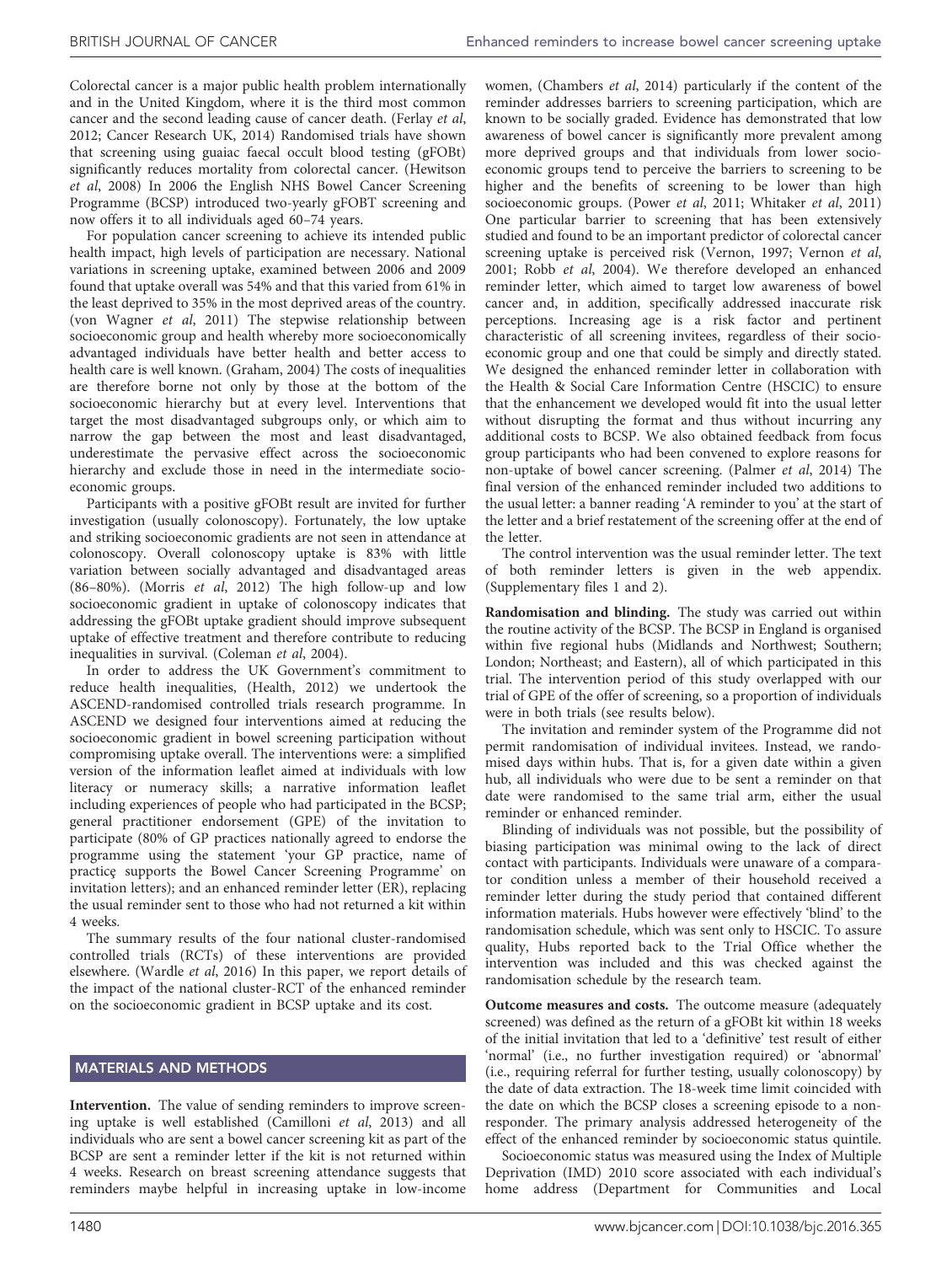[Government, 2011\)](#page-6-0) IMD, a well validated marker of socioeconomic status, comprises 38 separate indicators, organised across seven distinct domains (Income, Employment, Health and Disability, Education Skills and Training, Barriers to Housing and Other Services, Crime and Living Environment). These are combined, using appropriate weights, to calculate the IMD for every Lower Layer Super Output Area (LSOA) in England. Each LSOA covers  $\sim$  1500 individuals. Each individual's postcode was linked to the relevant LSOA. The IMD can be used to rank every LSOA in England according to their relative level of deprivation. IMD was classified in five categories based on national quintiles, ([Wardle](#page-7-0) et al, 2016) with 1 representing the least deprived and 5 the most deprived. In addition we estimated the overall effect of the enhanced reminder intervention on participation rates.

We calculated the costs of modifying the BCSP IT system to incorporate the enhanced reminder. This was based on the actual cost charged to the study to modify the reminder letter.

Statistical considerations. Data were analysed by logistic regression with conservative variance estimates to take account of randomisation by hub-day clusters. (Huber, 1967; [White, 1980](#page-7-0)) including interaction tests for heterogeneity of effect by IMD quintile. We further adjusted for age, sex, hub and screening episode type (first ever screening episode, prevalent episode in previous non-participant or incident episode in previous participant). In formal testing for heterogeneity of effects of age, sex, hub and screening episode type by socioeconomic status, we used the continuous IMD score to increase statistical power.

We calculated average marginal effects (which give the effect on absolute percentage uptake adjusted for other factors) and used these to predict the impact of the enhanced reminder on the detection of colorectal adenomas and cancer in the NHS BCSP.

Sample size was calculated using the method of Brentnall et al, ([2012\)](#page-6-0) to give 90% power to detect as significant at the 5% level a heterogeneity of the effect of the intervention by IMD quintile such that the absolute increase in participation in the most deprived quintile was 5 percentage points and the increase in the least deprived was 1 percentage point. This indicated that 46 000 individuals would be required. With  $\sim$  1500 reminders sent per hub per working day, this would have required 31 hub-day clusters. To take account of the additional variation generated by the cluster randomisation, we randomised 100 hub-days, the 20 working days from Monday 8th July 2013 to Friday 2nd August 2013, in each of the five hubs. Owing to a protocol deviation, data from one hub on one day (8th July) could not be used. This gave a total of 99 randomisation units and 168 480 individuals randomised, 78 067 to enhanced reminder and 90 413 to the usual reminder.

Study approvals. Consent forms were not required in this study because the interventions took place as part of individuals' usual communication from the BCSP.

Ethical Approval was obtained from the UK National Research Ethics Service, London—Harrow Ethics Committee, Reference number 12/LO/1396 prior to commencement of the study. Local Ethics Committee approval was not required as this was a national trial incorporated within the BCSP. Site approval was obtained at each of the Bowel Cancer Screening Programme Hubs.

Patient involvement. Patient and third sector representatives were involved in the planning and development of all four interventions examined in the ASCEND trials and a bowel cancer patient was a co-applicant on the study. The research team also undertook patient and public engagement activities, presenting information about the study at conferences and to other groups. (Supplementary file 3).

## RESULTS

The RCT included 168 480 individuals from 99 clusters.

[Table 1](#page-3-0) describes the characteristics of the study individuals by trial arm. The arms were well balanced with respect to sex. For other variables, there were slight imbalances between trial arms, presumably induced by between-hub between-day differences in individuals sent reminders. The proportion of individuals decreased as deprivation increased in both arms. This is because individuals were categorised by IMD quintiles based on the national distribution of scores, rather than by the distribution of scores in our sample (i.e., not 20% in each quintile). The enhanced reminder arm was characterised by older individuals, a higher proportion of prevalence screens in previous non-participants and fewer first ever screening episodes.

[Table 2](#page-4-0) shows the percentages and absolute numbers adequately screened by trial arm, stratified in turn by sex, age, screening episode type, hub and IMD quintile. Overall, there was 0.7 percentage point higher participation rate with the enhanced reminder (25.8% compared with 25.1% uptake after the usual reminder). This was not significant in the univariate analysis, but was significant when adjusted for age, sex, hub and screening episode type (adjusted  $OR = 1.07$ , 95% CI 1.03-1.11,  $P = 0.001$ , [Table 3\)](#page-4-0), from 25.1 to 25.8% uptake. In both trial arms and overall, higher participation rates were observed for females, younger individuals, incident screens (i.e., in persons who had previously participated), the Southern hub and the less-deprived quintiles.

In terms of the relationship of this trial to the GPE trial, the unadjusted OR for uptake associated with the enhanced reminder in those not in the GPE trial was 1.06, higher than the overall unadjusted OR of 1.04. Furthermore, the OR associated with receiving the enhanced reminder adjusted for GPE trial status was 1.04, identical to the unadjusted OR.

There was a significant interaction between trial arm and IMD quintile after adjustment ( $P = 0.005$ ). [Table 4](#page-5-0) shows the adjusted ORs from multivariate analysis stratified by IMD quintile. Within the most deprived quintile, the odds of returning a completed kit were 11% higher in the enhanced reminder arm (absolute increase from 13.3 to 14.1%). There was no difference in the odds of returning a completed kit within the least deprived quintile. Odds ratios were similar across the three most deprived quintiles, ranging from 1.09 to 1.13 and in each case were significantly higher in the enhanced reminder group compared with the usual reminder group.

[Table 3](#page-4-0) shows the multivariate adjusted effects of trial arm, sex, age, screening episode type, hub and IMD quintile, with each factor adjusted for all others in the logistic regression. The differences in participation by trial arm, sex, screening episode type, hub and IMD quintile were all statistically significant.

[Table 5](#page-5-0) gives the effect of the enhanced reminder within subgroups of sex, age, hub and screening episode type, and the test for interaction of the intervention with IMD quintile. The effect of the enhanced reminder was stronger in the London and Northeast hubs (although the effect was not significant), and the interaction between trial arm and IMD quintile was strongest in the Southern hub.

A 7% increase in the odds of screening across all individuals in the adjusted model was associated with predictive margins (adjusted average probabilities of uptake) of 0.259 (95% CI 0.255–0.265) in the enhanced reminder group and 0.250 (95% CI 0.248– 0.253) in the usual reminder group. This implies a 3.6% relative increase in the probability of screening (0.259/0.250) and a 0.9 percentage point absolute increase (0.259–0.250; the average marginal effect). The adjusted effect was larger than the unadjusted (see discussion below). In the 2013/14 fiscal year the number of reminder letters sent in the BCSP in England was 2 144 277.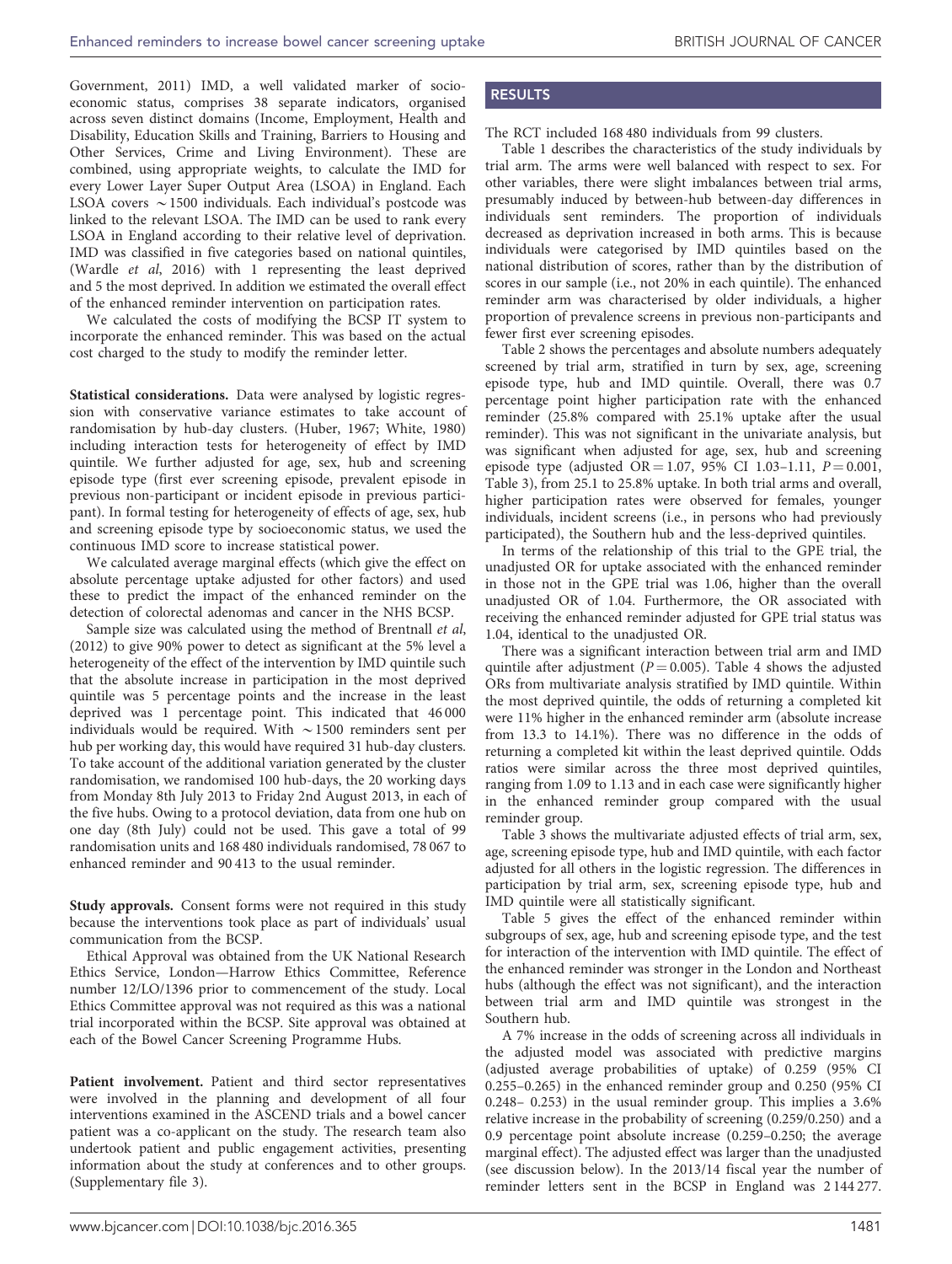<span id="page-3-0"></span>

| Table 1. Distributions of the study population in each arm of the trial by sex, age, screening episode type, hub and IMD quintile |                                                  |                                             |                                                  |                                             |                                                  |                                             |
|-----------------------------------------------------------------------------------------------------------------------------------|--------------------------------------------------|---------------------------------------------|--------------------------------------------------|---------------------------------------------|--------------------------------------------------|---------------------------------------------|
|                                                                                                                                   | Usual reminder                                   |                                             |                                                  | <b>Enhanced reminder</b>                    |                                                  | Total                                       |
| Factor                                                                                                                            | No.                                              | %                                           | No.                                              | %                                           | No.                                              | %                                           |
| Sex                                                                                                                               |                                                  |                                             |                                                  |                                             |                                                  |                                             |
| Male<br>Female                                                                                                                    | 46839<br>43574                                   | 51.8<br>48.2                                | 40 3 20<br>37747                                 | 51.7<br>48.4                                | 87159<br>81321                                   | 51.7<br>48.3                                |
| Age (years) <sup>a</sup>                                                                                                          |                                                  |                                             |                                                  |                                             |                                                  |                                             |
| < 65<br>65-69<br>$70 - 74$                                                                                                        | 46771<br>27.781<br>15861                         | 51.7<br>30.7<br>17.5                        | 38390<br>24 8 70<br>14807                        | 49.2<br>31.9<br>19.0                        | 85161<br>52651<br>30668                          | 50.6<br>31.2<br>18.2                        |
| Screening episode type                                                                                                            |                                                  |                                             |                                                  |                                             |                                                  |                                             |
| Prevalent first time<br>Incident<br>Prevalent previous non responder                                                              | 21 27 1<br>25813<br>43329                        | 23.5<br>28.5<br>47.9                        | 14483<br>23722<br>39862                          | 18.5<br>30.4<br>51.1                        | 35754<br>49535<br>83191                          | 21.2<br>29.4<br>49.4                        |
| Hub                                                                                                                               |                                                  |                                             |                                                  |                                             |                                                  |                                             |
| Midlands and NorthWest<br>Southern<br>London<br>North East<br>Eastern                                                             | 25490<br>23 107<br>10385<br>12796<br>18635       | 28.2<br>25.6<br>11.5<br>14.1<br>20.6        | 22051<br>19131<br>10809<br>12291<br>13785        | 28.2<br>24.5<br>13.8<br>15.7<br>17.7        | 47541<br>42238<br>21 1 9 4<br>25087<br>32420     | 28.2<br>24.5<br>13.8<br>15.7<br>17.7        |
| <b>IMD</b> quintileb                                                                                                              |                                                  |                                             |                                                  |                                             |                                                  |                                             |
| 1 (least deprived)<br>$\overline{2}$<br>$\mathbf{3}$<br>$\overline{4}$<br>5 (most deprived)<br>Not known                          | 18928<br>19446<br>18286<br>16853<br>16489<br>411 | 20.9<br>21.5<br>20.2<br>18.6<br>18.2<br>0.4 | 15933<br>16594<br>16092<br>14679<br>14441<br>328 | 20.4<br>21.3<br>20.6<br>18.8<br>18.5<br>0.4 | 34861<br>36040<br>34378<br>31532<br>30930<br>739 | 20.7<br>21.4<br>20.4<br>18.7<br>18.4<br>0.4 |
| Total                                                                                                                             | 90413                                            |                                             | 78067                                            |                                             | 168480                                           |                                             |

'Prevalent first time': people being invited for the first time. 'Incident': invitations to people who have participated in screening previously. 'Prevalent previous non responder': people invited to be screened at least once previously, who have never responded.

a<br>Some individuals were invited just before their 60th birthday

b Index of multiple Deprivation: quintile based on national distributions using pre-defined national cut-offs.

(BCSSN, 2015) An average marginal effect of 0.9 percentage points (0.009) suggests that if the enhanced reminder were implemented nationally, then 19 298 extra people each year might be screened. In 2013/14 the positivity rate among the screened population was 1.84%. ([BCSSN, 2015\)](#page-6-0) Evidence suggests that 83% of people with a positive test result attend a specialist screening practitioner clinic and undergo further investigation, and among those who go on to have further investigations, 10.1% will have a colorectal cancer and 27.2% will have colorectal adenomatous polyps classed as intermediate or high risk requiring further investigation. ([Logan](#page-6-0) et al[, 2012](#page-6-0)) Hence, if the enhanced reminder were implemented nationally it might detect up to an additional 80 people (19 298\*0.0184\*0.83\*0.272) with polyps classed as high or intermediate risk, and 30 people (19 298\*0.0184\*0.83\*0.101) with a colorectal cancer in England each year.

The enhanced reminder incurred a one-off cost of  $£78000$  to modify the usual reminder within the NHS BCSP. This would not need to be incurred again if the enhanced reminder were implemented. No additional costs were incurred per person invited to screening, hence the average marginal cost per additional enhanced reminder was zero.

### **DISCUSSION**

The addition of simple, brief messages to the usual BCSP reminder letter increased the odds of participation in the Programme by 11% among those living in the most deprived areas (in absolute terms from 13.3 to 14.1% uptake) and by 7% (from 25.1 to 25.8% uptake) overall. As a result of our research design, whereby the intervention was embedded within the BCSP's usual practice, these benefits can

be realised immediately, with no operational changes required and at no additional cost. We estimate the enhanced reminder can result in up to 80 more people with high or intermediate risk polyps and 30 additional colorectal cancers detected in England each year. The stronger effect of the enhanced reminder in low socioeconomic status groups is reflected in the corresponding stronger effect suggested in London and the Northeast.

A major strength of our trial is its national coverage and the large sample size yielding substantial statistical power to detect small differences in uptake between subgroups. The trial was specifically powered to detect socioeconomic differences in the effect on uptake, allowing us to draw conclusions about the demonstrated differences between IMD quintiles, but not about the relevance of the other statistically significant differences found. This is, to our knowledge the first trial specifically designed to examine effects across the entire socioeconomic gradient and the first intervention to result in a slightly greater proportional effect in more deprived populations. Our results could be argued to satisfy Victora's 'inverse equity' hypothesis, which predicts that newly implemented public health interventions initially reach those of higher socioeconomic status and only later affect the poor when the affluent have achieved new minimum achievable levels for morbidity, a hypothesis that has been confirmed internationally. ([Victoria](#page-6-0) et al, 2000).

Until recently, studies that addressed socioeconomic inequalities in uptake tended to focus specifically on under-served groups. ([Ahmed](#page-6-0) et al, 2010) Even if they are successful, these initiatives do not benefit the larger population in need outside the targeted group. In addition, they are often highly intensive (e.g., by providing community support workers) and are therefore impractical for wide-scale implementation. More recently lessresource-intensive interventions such as text message reminders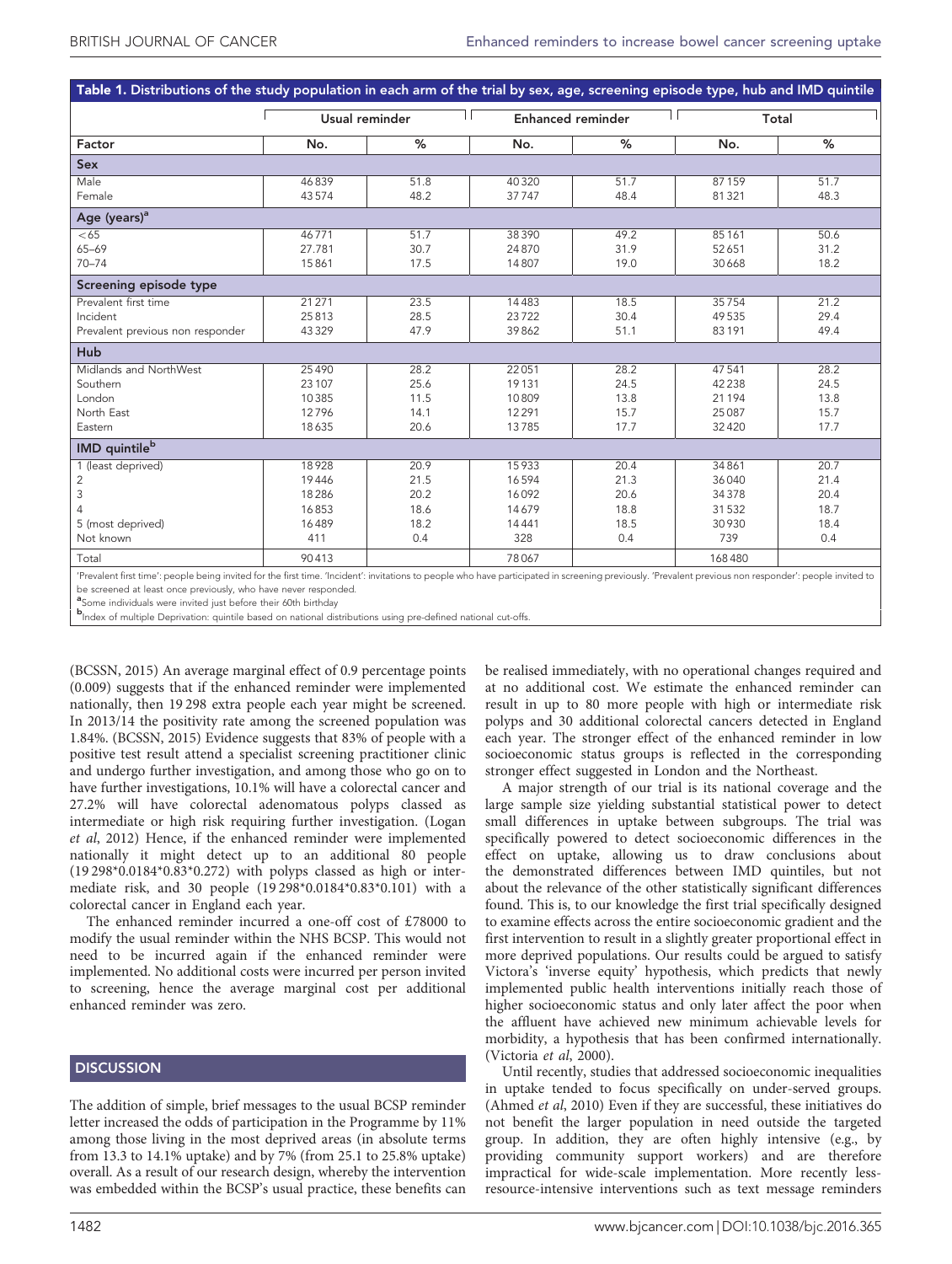<span id="page-4-0"></span>have been found to increase attendance at breast screening appointments [\(Kerrison](#page-6-0) et al, 2015) and their effectiveness in improving uptake of gFOBT screening in the BCSP is currently being examined. (Hirst et al[, 2015](#page-6-0)).

We were unable, for logistical reasons, to use individual randomisation and this led us to implement cluster randomisation as the strongest alternative. If anything, this led to an underestimation of the effect. This can be seen if one considers the overall absolute difference in participation between the enhanced and usual reminder arms (0.7%) along with the differences observed within individual hubs, of 0.6% (Midlands and Northwest), 0.9% (Southern), 1.5% (London), 1.5% (Northeast) and 0.4% (Eastern). The average of the latter, weighted by study population in each hub is 0.9%, larger than the overall unadjusted effect. This probably reflects a greater and more systematic variation between clusters than was anticipated when the trial was designed. This is also almost certainly the reason for a larger and more significant multivariate adjusted effect than the unadjusted. Ideally, future studies should be randomised at individual level, and if this is not possible, stratified analyses, conditional on hub and possibly other covariates should be planned a priori.

Although we used an area-based measure of deprivation, which may underestimate individual effects, IMD quintile has been demonstrated ability to explain socioeconomic variations in bowel cancer screening uptake at the LSOA level. [\(von Wagner](#page-6-0) et al, [2011](#page-6-0)) IMD is widely used, enabling direct comparison of our results with other studies.

There may have been some individuals who received the usual or enhanced reminder after sending in a kit. This would have the tendency to underestimate the effect of the enhanced reminder. It is also worth noting that the enhanced reminder arm of the study had older individuals and a greater proportion of prevalent screening invitations. These would be likely to attenuate the effect of the enhanced reminder because the enhanced reminder arm

Table 3. Adjusted odds ratios and 95% confidence intervals or the effect of each variable on participation

|                                                                                              | Mulitivariate logistic regression<br>results <sup>a</sup> |             |  |  |
|----------------------------------------------------------------------------------------------|-----------------------------------------------------------|-------------|--|--|
|                                                                                              |                                                           |             |  |  |
| Factor                                                                                       | Odds ratio (95%CI)                                        | P-value     |  |  |
| <b>Trial arm</b>                                                                             |                                                           |             |  |  |
| Usual reminder                                                                               | 1.00                                                      |             |  |  |
| Enhanced reminder                                                                            | $1.07(1.03 - 1.11)$                                       | P < 0.001   |  |  |
| Screening episode type                                                                       |                                                           |             |  |  |
| Prevalent first time                                                                         | 1.00                                                      |             |  |  |
| Incident                                                                                     | 4.55 (4.39-4.71)                                          | P < 0.001   |  |  |
| Prevalent previous non responder                                                             | $0.20(0.19 - 0.21)$                                       | P < 0.001   |  |  |
| Sex                                                                                          |                                                           |             |  |  |
| Male                                                                                         | 1.0                                                       |             |  |  |
| Female                                                                                       | 1.03 (1.00-1.06)                                          | $P = 0.024$ |  |  |
| Age                                                                                          |                                                           |             |  |  |
| 59-64                                                                                        | 1.0                                                       |             |  |  |
| 65-69                                                                                        | $0.85(0.82 - 0.88)$                                       | P < 0.001   |  |  |
| $70 - 74$                                                                                    | $0.66$ (0.64-0.68)                                        | P < 0.001   |  |  |
| Hub                                                                                          |                                                           |             |  |  |
| Midlands and NorthWest                                                                       | 1.00                                                      |             |  |  |
| Southern                                                                                     | 1.03 (0.99-1.08)                                          | $P = 0.123$ |  |  |
| London                                                                                       | $0.88(0.83 - 0.93)$                                       | P < 0.001   |  |  |
| NorthEast                                                                                    | $0.96(0.91 - 1.00)$                                       | $P = 0.062$ |  |  |
| Eastern                                                                                      | $0.98(0.92 - 1.04)$                                       | $P = 0.451$ |  |  |
| <b>IMD</b> quintile                                                                          |                                                           |             |  |  |
| 1 (least deprived)                                                                           | 1.00                                                      |             |  |  |
| 2                                                                                            | $0.84(0.81 - 0.88)$                                       | P < 0.001   |  |  |
| 3                                                                                            | $0.71(0.68 - 0.74)$                                       | P < 0.001   |  |  |
| 4                                                                                            | $0.58(0.55 - 0.61)$                                       | P < 0.001   |  |  |
| 5 (most deprived)                                                                            | $0.38(0.36 - 0.40)$                                       | P < 0.001   |  |  |
| <sup>a</sup> Adjusted for sex, age, screening episode type, IMD quintile, trial arm and hub. |                                                           |             |  |  |

Table 2. Numbers and percentages of individuals adequately screened, by trial arm and sex, age, screening episode type, hub<br>and IMD quintile

|                                  | Number (%) adequately screened |                          |                |  |  |
|----------------------------------|--------------------------------|--------------------------|----------------|--|--|
| Factor                           | Usual reminder                 | <b>Enhanced reminder</b> | Total          |  |  |
| Sex                              |                                |                          |                |  |  |
| Male                             | 11 201 (23.9)                  | 9899 (24.6)              | 21 100 (24.2)  |  |  |
| Female                           | 11511 (26.4)                   | 10267 (27.2)             | 21 778 (26.8)  |  |  |
| Age                              |                                |                          |                |  |  |
| < 65                             | 12 229 (26.1)                  | 10251 (26.7)             | 22 480 (26.4)  |  |  |
| 65-69                            | 6898 (24.8)                    | 6674 (26.8)              | 13 572 (25.8)  |  |  |
| $70 - 74$                        | 3585 (22.6)                    | 3241 (21.9)              | 6826 (22.3)    |  |  |
| Screening episode type           |                                |                          |                |  |  |
| Prevalent first time             | 5398 (25.4)                    | 3739 (25.8)              | 9137 (25.6)    |  |  |
| Incident                         | 14 985 (58.0)                  | 14 03 3 (59.2)           | 29 018 (58.6)  |  |  |
| Prevalent previous non responder | 2329 (5.4)                     | 2394 (6.0)               | 4723 (5.7)     |  |  |
| Hub                              |                                |                          |                |  |  |
| Midlands and North-West          | 5899 (23.1)                    | 5231 (23.7)              | 11 130 (23.4)  |  |  |
| Southern                         | 6795 (29.4)                    | 5827 (30.5)              | 12622 (29.9)   |  |  |
| London                           | 2196 (21.1)                    | 2444 (22.6)              | 4640 (21.9)    |  |  |
| North East                       | 2836 (22.2)                    | 2911 (23.7)              | 5747 (22.9)    |  |  |
| Eastern                          | 4986 (26.8)                    | 3753 (27.2)              | 8739 (27.0)    |  |  |
| <b>IMD</b> quintile              |                                |                          |                |  |  |
| 1 (least deprived)               | 6601 (34.9)                    | 5522 (34.7)              | 12 12 3 (34.8) |  |  |
| $\overline{2}$                   | 5782 (29.7)                    | 5107 (30.8)              | 10 889 (30.2)  |  |  |
| 3                                | 4578 (25.0)                    | 4316 (26.8)              | 8894 (25.9)    |  |  |
| $\overline{4}$                   | 3436 (20.4)                    | 3104 (21.1)              | 6540 (20.7)    |  |  |
| 5 (most deprived)                | 2198 (13.3)                    | 2040 (14.1)              | 4238 (13.7)    |  |  |
| Total                            | 22712 (25.1)                   | 20 166 (25.8)            | 42 878 (25.4)  |  |  |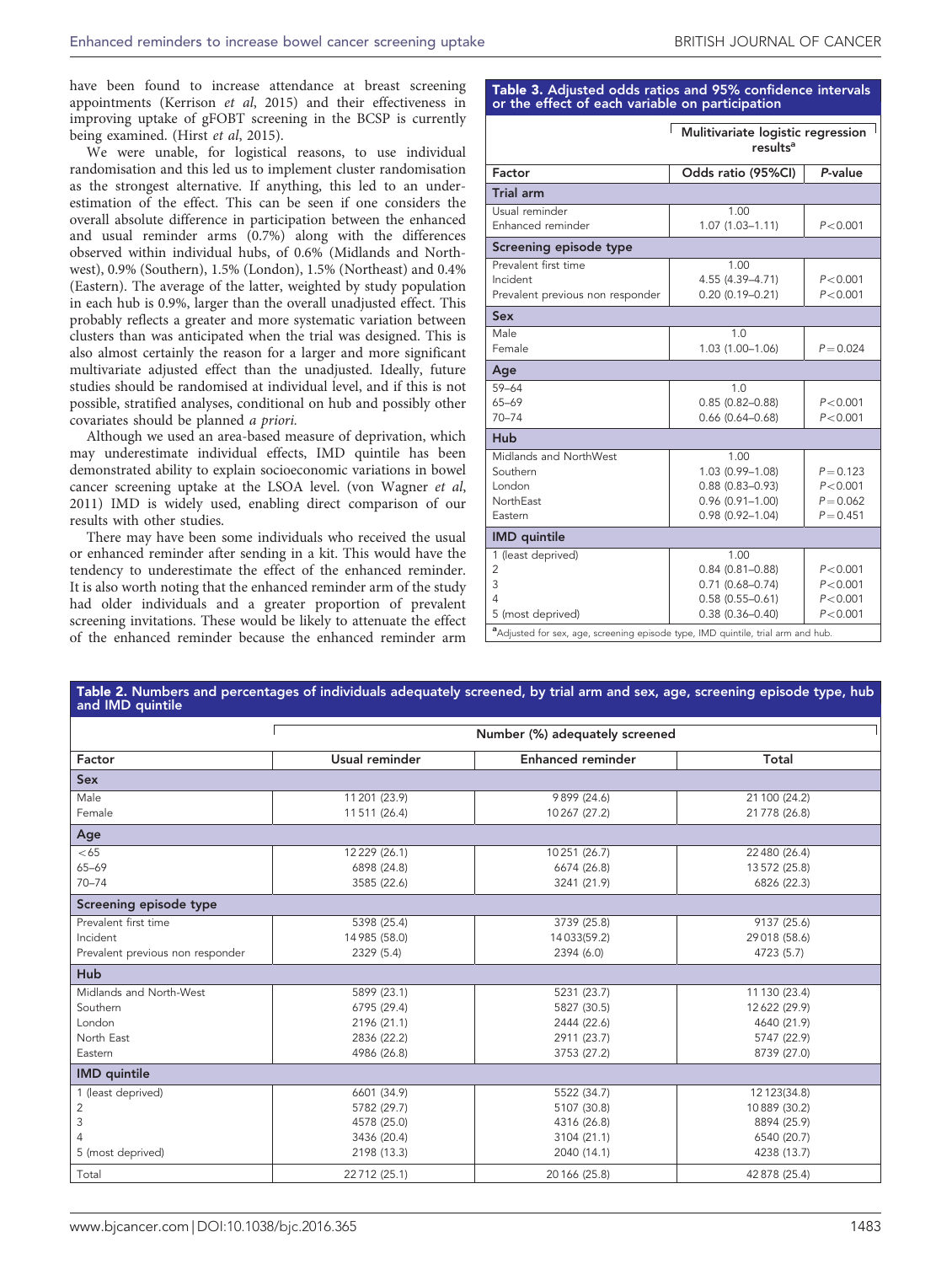<span id="page-5-0"></span>

| Table 4. Adjusted odds ratios and 95% confidence intervals for the effect of the enhanced reminder within each IMD quintile |                       |                          |                                               |             |  |
|-----------------------------------------------------------------------------------------------------------------------------|-----------------------|--------------------------|-----------------------------------------------|-------------|--|
|                                                                                                                             | % Adequately screened |                          | Adjusted logistic regression <sup>a</sup>     |             |  |
| <b>IMD</b> quintile                                                                                                         | Usual reminder        | <b>Enhanced reminder</b> | Odds ratio enhanced vs usual reminder (95%CI) | P-value     |  |
| (least deprived)                                                                                                            | 34.9                  | 34.9                     | 1.00 (0.94-1.06)                              | $P = 0.98$  |  |
|                                                                                                                             | 29.7                  | 30.8                     | $1.04(0.98 - 1.11)$                           | $P = 0.2$   |  |
|                                                                                                                             | 25.0                  | 26.8                     | $1.13(1.06 - 1.20)$                           | P < 0.001   |  |
|                                                                                                                             | 20.4                  | 21.1                     | 1.09 (1.02-1.17)                              | $P = 0.009$ |  |
| 5 (most deprived)                                                                                                           | 13.3                  | 14.1                     | $1.11(1.04 - 1.20)$                           | $P = 0.003$ |  |
| <sup>a</sup> Adiusted for sex, age screening episode type and hub.                                                          |                       |                          |                                               |             |  |

Adjusted for sex, age screening episode type and hub.

| Table 5. Effect of the enhanced reminder within subgroups                                                                          |                                          |                        |                                          |  |  |
|------------------------------------------------------------------------------------------------------------------------------------|------------------------------------------|------------------------|------------------------------------------|--|--|
| Variable                                                                                                                           | OR (95% CI), enhanced vs usual reminder, | Significance of effect | Significance of interaction <sup>a</sup> |  |  |
| Sex                                                                                                                                |                                          |                        |                                          |  |  |
| Male                                                                                                                               | $1.04(0.95 - 1.14)$                      | $P = 0.41$             | $P = 0.37$                               |  |  |
| Female                                                                                                                             | $1.04(0.95 - 1.13)$                      | $P = 0.45$             | $P = 0.24$                               |  |  |
| Age                                                                                                                                |                                          |                        |                                          |  |  |
| < 65                                                                                                                               | $1.03(0.96 - 1.11)$                      | $P = 0.44$             | $P = 0.06$                               |  |  |
| $65 - 69$                                                                                                                          | $1.11(0.99 - 1.25)$                      | $P = 0.08$             | $P = 0.62$                               |  |  |
| $70 - 74$                                                                                                                          | $0.96(0.83 - 1.10)$                      | $P = 0.56$             | $P = 0.79$                               |  |  |
| Hub                                                                                                                                |                                          |                        |                                          |  |  |
| Midlands and NorthWest                                                                                                             | $1.03(0.96 - 1.11)$                      | $P = 0.38$             | $P = 0.99$                               |  |  |
| Southern                                                                                                                           | $1.05(0.92 - 1.20)$                      | $P = 0.44$             | $P = 0.001$                              |  |  |
| London                                                                                                                             | $1.09(0.93 - 1.28)$                      | $P = 0.29$             | $P = 0.90$                               |  |  |
| NorthEast                                                                                                                          | $1.09(0.97 - 1.22)$                      | $P = 0.14$             | $P = 0.73$                               |  |  |
| Eastern                                                                                                                            | $1.02(0.84 - 1.25)$                      | $P = 0.81$             | $P = 0.98$                               |  |  |
| Screening episode type                                                                                                             |                                          |                        |                                          |  |  |
| Prevalent first time                                                                                                               | $1.02(0.95 - 1.10)$                      | $P = 0.51$             | $P = 0.12$                               |  |  |
| Incident                                                                                                                           | $1.05(0.97 - 1.12)$                      | $P = 0.21$             | $P = 0.05$                               |  |  |
| Prevalent previous non responder                                                                                                   | $1.12(1.03 - 1.23)$                      | $P = 0.008$            | $P = 0.43$                               |  |  |
| a <sub>P-value</sub> for heterogeneity of effect of enhanced reminder by IMD expressed as a continuous score within each subgroup. |                                          |                        |                                          |  |  |

contained a higher proportion of previous non-responders who are much less likely to respond to a screening invitation compared with first timers and people who have already participated in a previous round. (Steele et al[, 2010](#page-6-0); Lo et al[, 2015](#page-6-0)) As can be seen from [Table 2](#page-4-0), the previous non-responders had an overall participation rate of 6% compared with 59% in previous responders. Thus the true increase in participation with the enhanced reminder is likely to be greater than reported here.

We used published data from 2013/14 to estimate the additional number of colorectal cancers and high or intermediate risk polyps detected annually by implementing the enhanced reminder. These figures vary between geographical regions and change over time. For example, in common with all successful population screening programmes, the proportion of cases identified by the Programme falls as the proportion of individuals in the population who have been repeatedly screened increases.

Contamination between study groups could have occurred if, for example, household members were randomised to different arms of the trial during the 4-week study period. Although this limitation is noted, it would also have applied to a parallel randomised trial. It is also possible that concurrent initiatives affected uptake. We therefore surveyed the number and location of interventions occurring during the four national trials (of which enhanced reminder was one) and identified nine research studies and 27 health promotion activities focusing on bowel cancer screening occurring within the time frame of the trials. However, it is unlikely that they influenced our results because the chance of these initiatives occurring on the same alternate days as enhanced reminder would be negligible.

In conclusion, this large national trial demonstrated that a simple, brief message to enhance awareness of bowel cancer and clarify the objective of cancer screening, disseminated as part of routine practice by the BCSP, achieved a greater proportional effect in more deprived populations. This enhanced reminder incurred a small cost to implement and will incur only minimal maintenance costs if rolled out into routine practice. It could identify 80 more individuals with high or intermediate risk polyps and 30 additional bowel cancers in England each year.

# ACKNOWLEDGEMENTS

This paper describes independent research funded by the National Institute for Health Research under its Programme Grants for Applied Research Programme (Grant reference number RP-PG-0609–10106). The views expressed in this paper are those of the authors and not necessarily those of the NHS, the National Institute for Health Research or the Department of Health. We dedicate this article to the memory of Professor Jane Wardle (1950–2015). We thank the managers of the Bowel Cancer Screening Programme screening hubs and staff at Real Digital International for their oversight and management of the interventions; and also Mr Paul Greliak and Dr Cecily Palmer for their contributions to the trial and project management, respectively. We thank Claire Nickerson from Public Health England for providing the data on national screening uptake and positivity for 2013/14. HSCIC provided guidance on formatting of the GP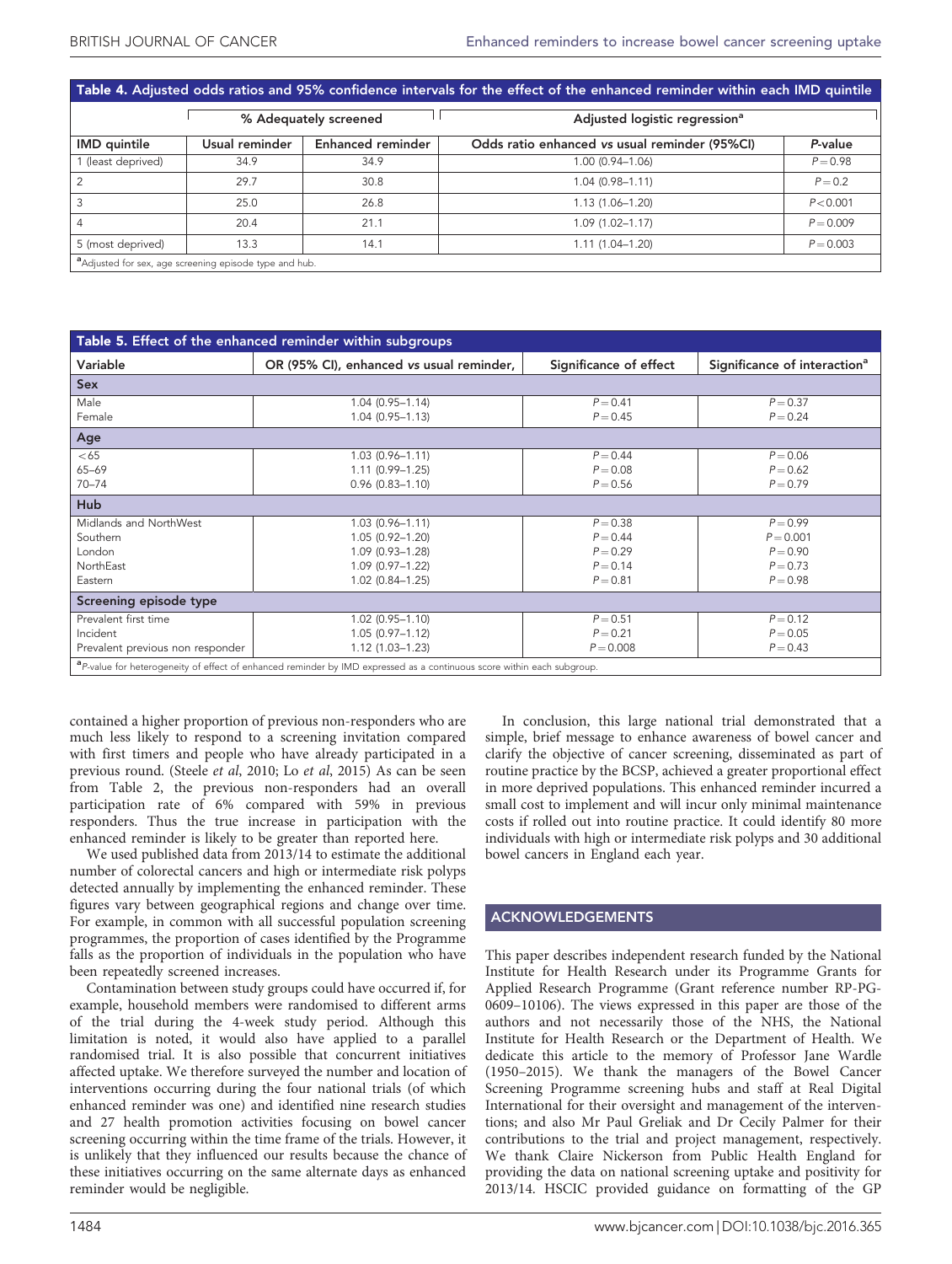<span id="page-6-0"></span>Endorsement and Enhanced Reminder letters. We also thank the Primary Care Advisory Group comprising five GPs, a Practice Manager, a BCSP Hub Director and two clinical academics for their input on the content of the GPE and strategies to engage GPs to endorse the Programme. We also thank our community partners (AgeUK, Community Health and Learning Foundation, Beating Bowel Cancer, Social Action for Health) and our patient representatives for their help with developing and pre-testing intervention materials. Raine and Thomas are partly supported by the National Institute for Health Research (NIHR) Collaboration for Leadership in Applied Health Research and Care (CLAHRC) North Thames at Bart's Health NHS Trust. The views expressed are those of the author(s) and not necessarily those of the NHS, the NIHR or the Department of Health. The activities of BCSP are covered by National Information Governance Board approval with regard to the handling of patient-identifiable data (Ref: PIAG 1– 08(a)/2003). Trial registration number: ISRCTN 74121020. National Institute for Health Research (Grant reference number RP-PG-0609–10106).

#### CONFLICT OF INTEREST

Rosalind Raine (the manuscript's guarantor) affirms that all authors have completed the ICMJE uniform disclosure form at [www.icmje.org/coi\\_disclosure.pdf](www.icmje.org/coi_disclosure.pdf) and declare: no support from any organisation for the submitted work; no financial relationships with any organisations that might have an interest in the submitted work in the previous 3 years; no other relationships or activities that could appear to have influenced the submitted work.

#### AUTHOR CONTRIBUTION

Authors contributed to the study as follows: JW and RR were joint principal investigators. They designed the study and wrote the grant application in collaboration with WA, SD, AH, SMorris, CvW and the hub directors (GH, RL, SH, SR, SS). JW, RR, WA, CvW, IKH, SS, LMcG, GV and MT led the development and testing of the intervention. SD generated the randomisation codes. The Hub Directors (GH, RL, SH, SR, SS) were responsible for identifying individuals and delivering the intervention assisted by IKH and RH. JS and IKH led the data extraction. SMoss, SD, AH and NC analysed the primary and secondary outcomes. FS, MT and SMorris analysed the cost data. RR, MT, SMorris and FS drafted the paper and all authors contributed to the reviews and revisions. All authors have seen and approved the final version. JW and RR are guarantors.

#### **REFERENCES**

Ahmed NU, Haber G, Semenya KA, Hargreaves MK (2010) Randomized controlled trial of mammography intervention in insured very low-income women. Cancer Epidemiol Biomark Prev 19(7): 1790–1798.

BCSSN (2015) National Fiscal Summary 12 June 2015.

- Brentnall AR, Duffy SW, Baio G, Raine R (2012) Strategy for power calculation for interactions: application to a trial of interventions to improve uptake of bowel cancer screening. Contemp Clin Trials 33(1): 213–217.
- Camilloni L, Ferroni E, Cendales BJ, Pezzarossi A, Furnari G, Borgia P, Guasticchi G, Giorgi Rossi P. Methods to increase participation Working G (2013) Methods to increase participation in organised screening programs: a systematic review. BMC Public Health 13: 464.
- Cancer Research UK (2014) Bowel cancer incidence statistics: Cancer Research UK.
- Chambers JA, O'Carroll RE, Cook A, Cavanagh J, Archibald D, Millar R (2014) A pilot telephone intervention to increase uptake of breast

cancer screening in socially deprived areas in Scotland (TELBRECS): study protocol for a randomised controlled trial. BMC Public Health 14: 824.

- Coleman MP, Rachet B, Woods LM, Mitry E, Riga M, Cooper N, Quinn MJ, Brenner H, Esteve J (2004) Trends and socioeconomic inequalities in cancer survival in England and Wales up to 2001. Br J Cancer 90(7): 1367–1373.
- Department for Communities and Local Government (2011) Indices of deprivation 2010, Government. DfCaL (ed).
- Ferlay J, Soerjomataram I, Ervik M, Dikshit R, Eser S, Mathers C, Rebelo M, Parkin DM, Forman D, Bray F (2012) Cancer incidence and mortality worldwide. In GLOBOCAN. IARC CancerBase No. 11. International Agency for Research on Cancer: Lyon, France.
- Graham H (2004) Tackling Inequalities in Health in England: remedying health disadvantages, narrowing health gaps or reducing health gradients? J Soc Policy 33(01): 115–131.
- Health Do (2012) Equality Objectives Action Plan. September 2012–December 2013.
- Hewitson P, Glasziou P, Watson E, Towler B, Irwig L (2008) Cochrane systematic review of colorectal cancer screening using the fecal occult blood test (Hemoccult): an update. Am J Gastroenterol 103(6): 1541–1549.
- Hirst Y, Kerrison R, Kobayashi LC, Counsell N, Djedovic N, Ruwende J, Stewart M, von Wagner C (2015) Text reminders in colorectal cancer screening (TRICCS): protocol for a randomised controlled trial. BMC Public Health 16.
- Huber PJ (1967) The behavior of maximum likelihood estimates under nonstandard conditions. Proceedings of the Fifth Berkeley Symposium on Mathematical Statistics and Probability. pp 221–233.
- Kerrison RS, Shukla H, Cunningham D, Oyebode O, Friedman E (2015) Text-message reminders increase uptake of routine breast screening appointments: a randomised controlled trial in a hard-to-reach population. Br J Cancer 112(6): 1005–1010.
- Lo SH, Halloran S, Snowball J, Seaman H, Wardle J, von Wagner C (2015) Colorectal cancer screening uptake over three biennial invitation rounds in the English bowel cancer screening programme. Gut 64(2): 282–291.
- Logan RF, Patnick J, Nickerson C, Coleman L, Rutter MD, von Wagner C. English Bowel Cancer Screening Evaluation C (2012) Outcomes of the Bowel Cancer Screening Programme (BCSP) in England after the first 1 million tests. Gut 61(10): 1439–1446.
- Morris S, Baio G, Kendall E, von Wagner C, Wardle J, Atkin W, Halloran SP, Handley G, Logan RF, Obichere A, Rainbow S, Smith S, Snowball J, Raine R (2012) Socioeconomic variation in uptake of colonoscopy following a positive faecal occult blood test result: a retrospective analysis of the NHS Bowel Cancer Screening Programme. Br J Cancer 107(5): 765–771.
- Palmer CK, Thomas MC, von Wagner C, Raine R (2014) Reasons for non-uptake and subsequent participation in the NHS Bowel Cancer Screening Programme: a qualitative study. Br J Cancer 110(7): 1705–1711.
- Power E, Simon A, Juszczyk D, Hiom S, Wardle J (2011) Assessing awareness of colorectal cancer symptoms: measure development and results from a population survey in the UK. BMC Cancer 11: 366.
- Robb KA, Miles A, Wardle J (2004) Subjective and objective risk of colorectal cancer (UK). Cancer Causes Control 15(1): 21–25.
- Steele RJC, Kostourou I, McClements P, Watling C, Libby G, Weller D, Brewster DH, Black R, Carey FA, Fraser C (2010) Effect of repeated invitations on uptake of colorectal cancer screening using faecal occult blood testing: analysis of prevalence and incidence screening. BMJ 341.
- Vernon SW (1997) Participation in colorectal cancer screening: a review. J Natl Cancer Inst 89(19): 1406–1422.
- Vernon SW, Myers RE, Tilley BC, Li S (2001) Factors associated with perceived risk in automotive employees at increased risk of colorectal cancer. Cancer Epidemiol Biomarkers Prev 10: 35–43.
- Victoria CG, Vaughan JP, Barros FC, Silva AC, Tomasi E (2000) Explaining trends in inequities: evidence from Brazilian child health studies. Lancet 356(9235): 1093–1098.
- von Wagner C, Baio G, Raine R, Snowball J, Morris S, Atkin W, Obichere A, Handley G, Logan RF, Rainbow S, Smith S, Halloran S, Wardle J (2011) Inequalities in participation in an organized national colorectal cancer screening programme: results from the first 2.6 million invitations in England. Int J Epidemiol 40(3): 712–718.